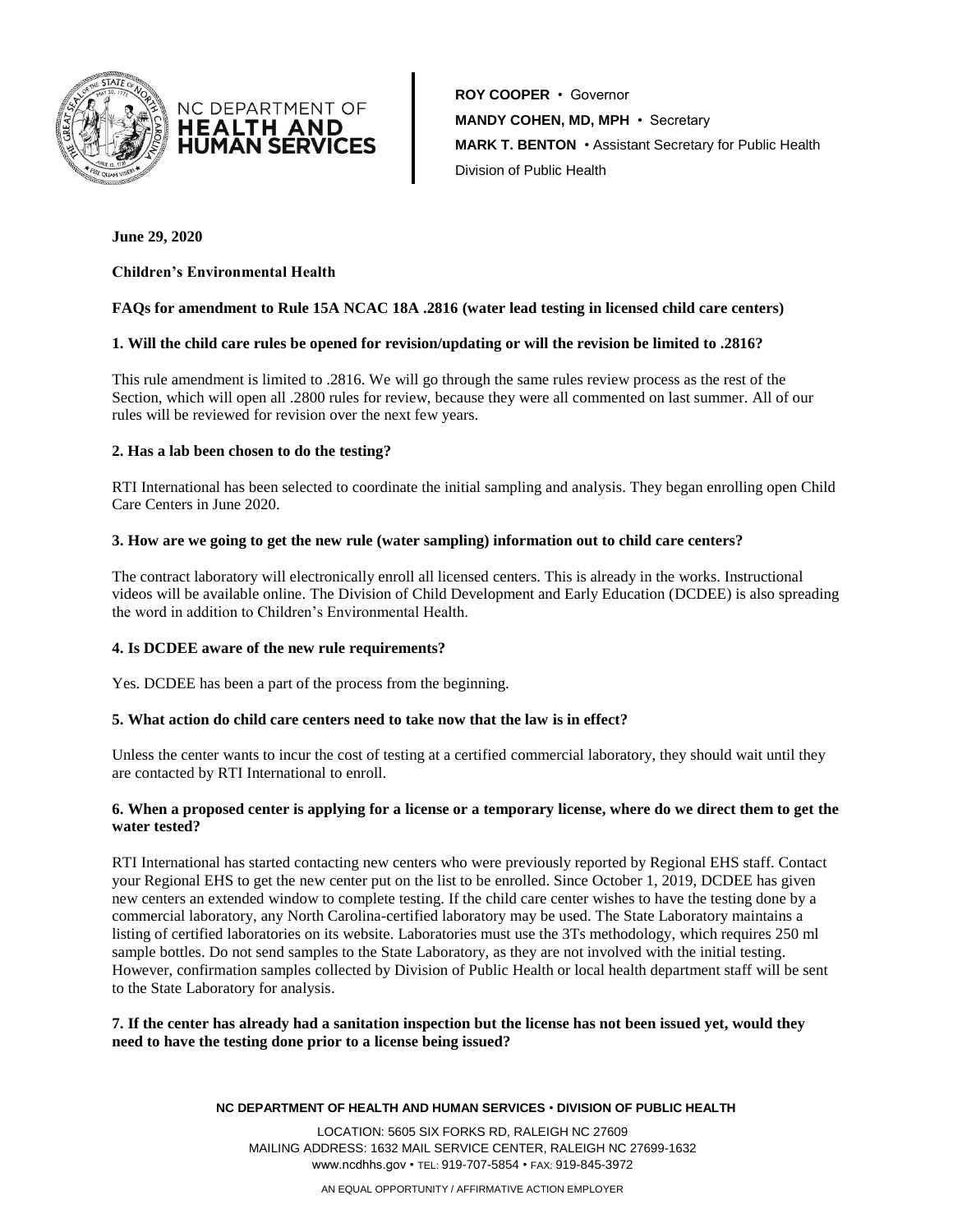DCDEE has to make that call. If not tested initially, the center will still need to complete testing by October 1, 2020.

## **8. If a center has changed ownership and a temporary license has been issued, would the testing need to be done prior to a permanent license being issued?**

Yes, or by October 1, 2020.

**9. Since we do not issue licenses, and the child care rules require us to do an inspection within 30 days of the date requested, is it safe to assume that DCDEE will not issue the license if the applicant/owner has not provided us with testing data and can we communicate that on the "open" sheet?**

It is not safe to assume, but that is how it is supposed to work.

**10. For new centers, if they have to sample and go to a commercial laboratory what sampling locations are required?**

All water fixtures that will be used for drinking, food prep or cooking, but not handwash sinks.

### **11. How will a center that is open for 24 hours 7 days a week do their testing?**

The operator will need to work with the EHS to develop a testing procedure that will meet the 3Ts protocol.

### **12. When a center has a change in ownership and is operating on a temporary license can they use the water lead testing conducted by the previous owner?**

Yes, if conducted within the last three years.

**13. If during a routine child care sanitation inspection, it is determined that no water sampling has been conducted (after October 1, 2020), the center would go into provisional status until sampling is completed. If the child care center is not working with the Department in accordance with the timeline, then would they be moved to disapproved? Once the center completes sampling and results come back, assuming there is not a hazard, would you still conduct a full sanitation inspection since the center is in provisional status?**

Not initially and no. Verify the new documentation. We will general comment the lack of sampling compliance until April 1, 2021.

## **14. Would religious sponsored child care centers fall under the water rule.**

Yes.

## **15. What happens if a child care center fails to take a water sample within a timely manner?**

General comment on the addendum sheet the first time, followed by a 6-point demerit on subsequent inspections if sampling has not been conducted.

### **16. After October 1, 2020, if no water sampling has been conducted for a new center that requires an opening sanitation inspection, would a 6-point demerit be marked at the opening inspection?**

General comment the first time, then mark a 6-point demerit on subsequent routine inspections.

### **17. If the center has a main kitchen that prepares food (e.g., a pre-K program at a school), will the food prep sinks in this kitchen need to be tested?**

Yes, and any other sinks or equipment that provide water for drinking, food preparation or cooking.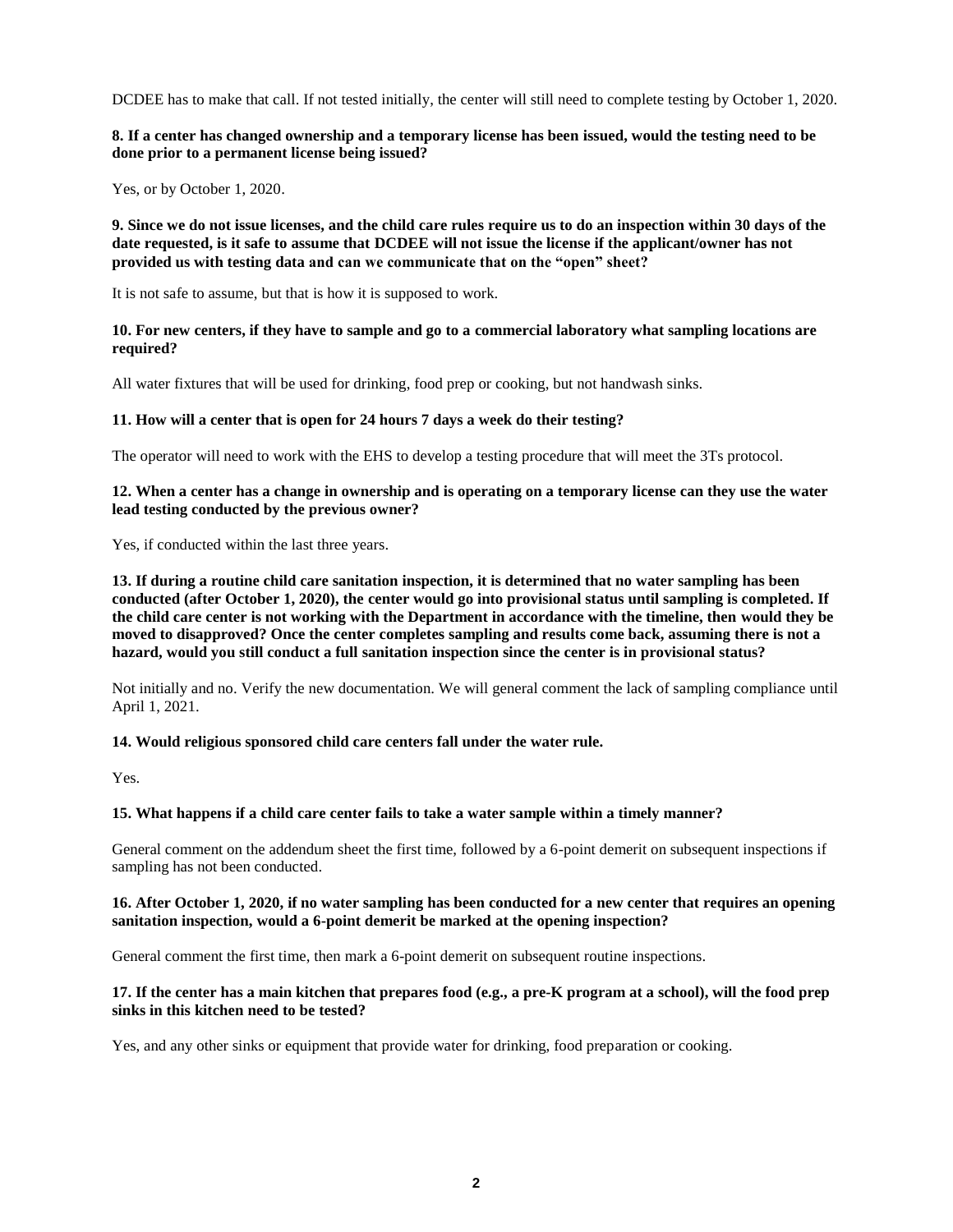## **18. I know that the usual process for rule amendments has been to make the changes mandatory in child care centers but wait a period of time before instituting the changes in other types of facilities. Is that the case with this rule change?**

No. That is not the usual process. This rule only applies to licensed child care centers. It does not apply to licensed family child care homes or any other facilities.

#### **19. When food is catered from another licensed child care center, will the catering center need to be tested?**

All licensed child care centers are required to be tested. However, the results from the catering center do not apply to sanitation inspections at centers catered to.

### **20. Is there any requirement that these water samples be a first draw sample?**

Yes. EPA 3Ts Guidance must be followed, which requires first draw samples with a minimum 8 hours stagnation.

### **21. Are first draw samples collected after 8 hours?**

The EPA 3Ts Guidance indicates a minimum of 8 hours stagnation is required. A deviation included in amended Rule .2816 allows water stagnation periods of up to 72 hours, so a sample can be taken on Monday morning. The 3Ts Guidance is designed specifically for schools and child care centers.

### **22. Who will collect the initial water samples?**

The child care operator.

### **23. Are public water systems required to conduct the sampling or are the schools/child care centers responsible for the sampling?**

Child care operators are responsible for initial testing not the utility operator.

## **24. Will re-samples collected by EHSs go the State Laboratory or a commercial laboratory?**

Follow-up samples will go to the State Laboratory for analysis.

#### . **25. Where do counites get bottles for follow-up testing?**

Sample bottles will be available for free from the State Laboratory. You should contact the State Laboratory and let them know that you are requesting the bottles for lead testing at a child care center.

#### **26. How will child care centers get sample bottles and sampling protocols?**

Both will be provided during the enrollment process by the contract laboratory, RTI International.

### **27. Do centers need to drive the samples to the lab? Do samples need to be driven to the lab the day of collection?**

No. Samples will be mailed in containers provided by RTI International.

### **28. Who will determine which point of use sinks/drinking water taps need sampling? The center or EH?**

Sampling locations will be determined based on information provided during the electronic enrollment process. However, if during a sanitation inspection the local EHS identifies additional faucets used for drinking water or food preparation, those faucets will also need to be tested.

### **29. Will the water in steamers in schools be tested for lead?**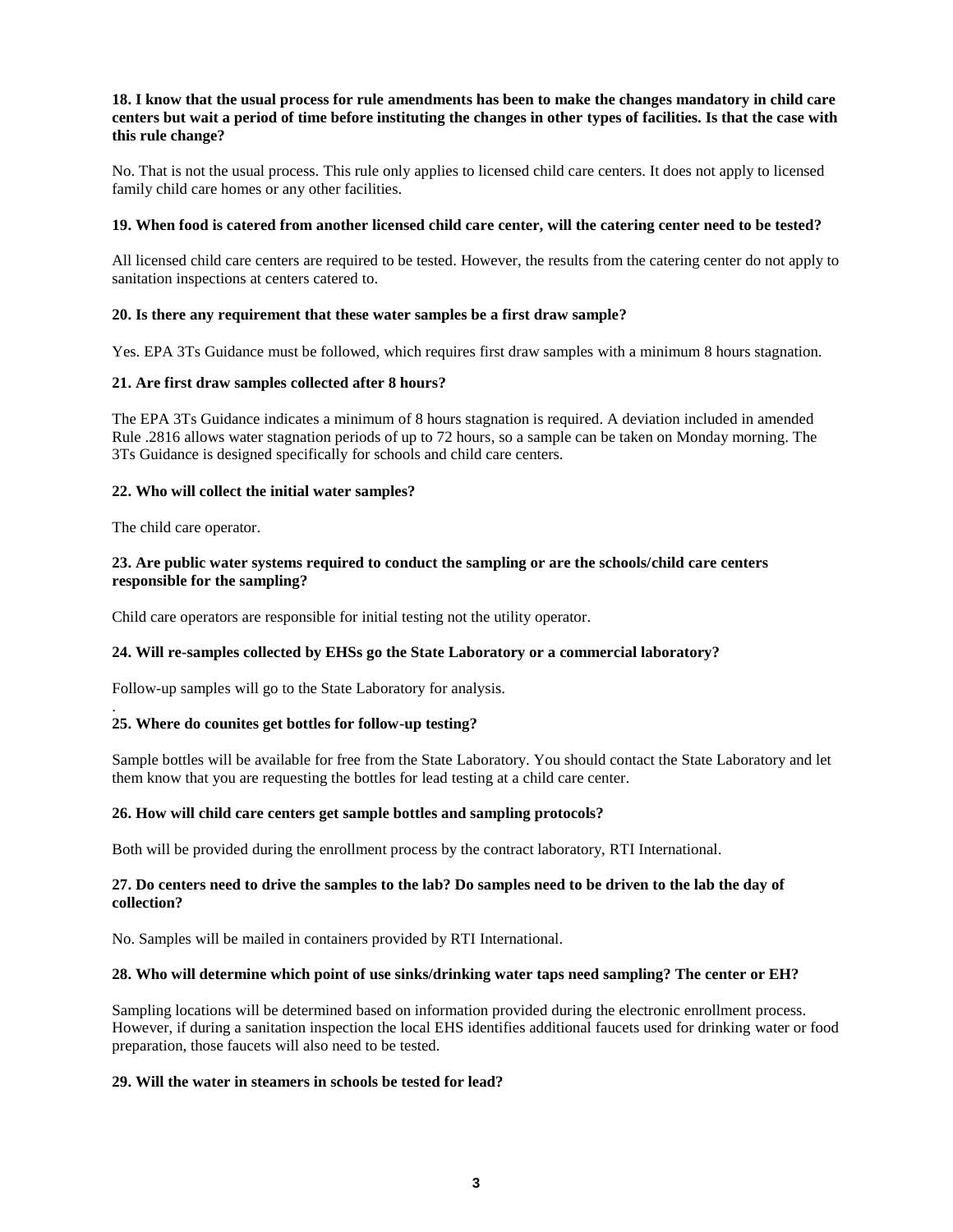Yes, if the steamer is used for preparation of foods consumed by children attending a licensed child care center.

### **30. How do we know that the operator or owner will sample correctly?**

Methods and training will be provided on how to sample by RTI International. Epidemiologists will review sampling data and look for patterns in the data. At some point in the future, additional sampling may be conducted by regional EHSs at a random sample of centers that have no reported elevations.

### **31. In follow-up sampling conducted by regional or local EHSs, will there be any specific requirements?**

The EPA 3Ts Guidance must be followed for initial and follow-up water sampling. An 8-hour stagnation period is required.

## **32. Will a sink in the infant toddler room need to be tested? What if they use the sink to get water to make formula bottles?**

Only sinks and fixtures used to obtain drinking water or for food preparation will be tested. If a sink is used for water to mix formula and cereal, then it must be tested. If a child care center is using a food preparation handwash sink to obtain water for formula bottles, it is in violation of Rule .2810(f).

## **33. What taps and water fountains are required to be tested in school buildings that have a licensed child care center?**

Faucets used for drinking water and food preparation that are part of the licensed child care center must be tested.

## **34. If child care center staff are collecting water samples, what are the directions for sampling the water? We need a one-page fact sheet: What, Who, When, How… with certified laboratories and video link on how to collect**.

The rule references the EPA 3Ts sampling guidelines and North Carolina certified laboratories (a current listing is available on the State Laboratory website). In addition, RTI International has online video training available.

#### **35. How often would they need to do this sampling?**

Periodic sampling is required every 3 years.

#### **36. Is the EHS collecting follow-up samples required to be authorized in child care or lead?**

No. Any EHS who currently collects water samples can collect these samples. However, the EHS should review the EPA 3Ts Guidance methodology prior to collection. For example, smaller 250 ml sample bottles are required.

#### **37. Is there an age of the facility for water testing or is it any facility (pre-1978 or any age)?**

All licensed child care centers regardless of age are required to test.

#### **38. Who will keep up with the sampling results and when the center samples?**

RTI International and NCLEAD (State blood lead and environmental data system).

#### **39. What if there is elevated lead in plumbing, what are the choices for repair?**

A filter at each point of use is usually the least expensive treatment option. For more permanent plumbing repairs, an environmental consultant would need to be contacted.

#### **40. Currently, filters are not considered a permanent remediation under the childhood lead program. If a center uses filtration as the remediation option, would annual monitoring be required? Would testing be**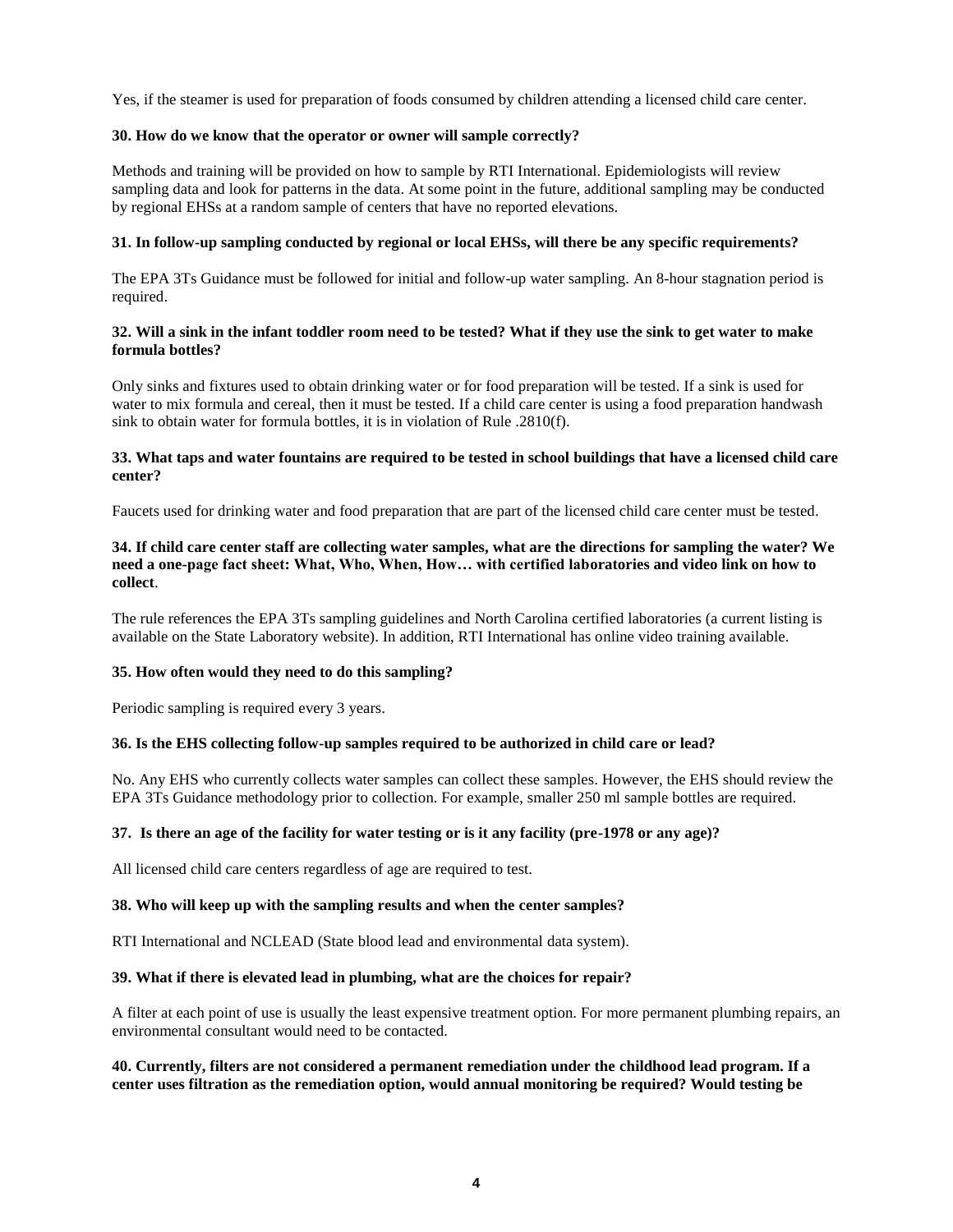### **required before the 3-year interval to ensure that the filters are being properly maintained and lead levels are still below 15 ppb?**

Yes. Once a lead poisoning hazard is identified at a child care center, the .3100 rules also apply

## **41. If a well pump is replaced, is that considered something that needs follow-up sampling per the rule?**

No. Replacing a well pump is not considered a major repair or renovation.

## **42. Is there a time limit to fix the problem after it has been identified?**

Up to six months; however, alternative drinking water will need to be provided until the problem has been mitigated.

## **43. What action would be taken if all taps have results over 15 ppb?**

The center will immediately need to provide alternative drinking water until mitigated. Filtration at each point of use is usually the least expensive remediation option.

## **44. How are the operators going to be notified? Will DCDEE be involved or will the state send out a notice to all centers. If it's all centers I am assuming it would also include centers located in a residence is that correct? Is there any thought to family child care homes?**

The contract laboratory, RTI International, is in the process of electronically enrolling all licensed centers and has made instructional videos available online. DCDEE has also notified centers. Child care centers located in a residence are included in the rule amendment, but Family Child Care Homes are not required to test.

### **45. Will the EHS be notified by the State Laboratory of sample results? How about by commercial laboratories?**

The state childhood lead poisoning prevention program (CLPPP) will be notified by the State laboratory of all follow-up sample results. RTI International will also be reporting all initial test results to CLPPP and will be making all test results publicly available online.

#### **46. When and how will the EHS and centers be notified of sample results?**

EHSs will be notified by CLPPP, and all sample results will be made publicly available on the RTI International website. Centers will be notified by the laboratory they use.

# **47. It would seem that if the water is found to be high in lead it would fall under Rule .3103(a), and we must notify all parents/guardians of the identified hazard. Just double checking to make sure that there is nothing in the new law that would negate Rule .3103(a).**

Yes, but not based on Child Care Operator samples. Department (likely the regional staff unless the LHD prefers) will collect confirmatory samples, which would trigger childhood lead statutes and rules if elevated. In addition, notification of parents and employees by operators is required directly under the amended Rule .2816. So, hopefully, by the time the childhood lead statutes and rules are triggered, the notification has already occurred.

## **48. How will notification to parents or guardians be done by the center? How does the center operator document and verify that notification?**

Notification will be according to EPA 3Ts Guidance. There is a whole section on communication. The EHS should ask for documentation that parents/guardians have been notified as is similarly required under the .3100 rules.

### **49. Can a child care center use a newspaper if they do not have a website? How about other social media?**

Yes, as outlined in the EPA 3Ts Guidance communication section.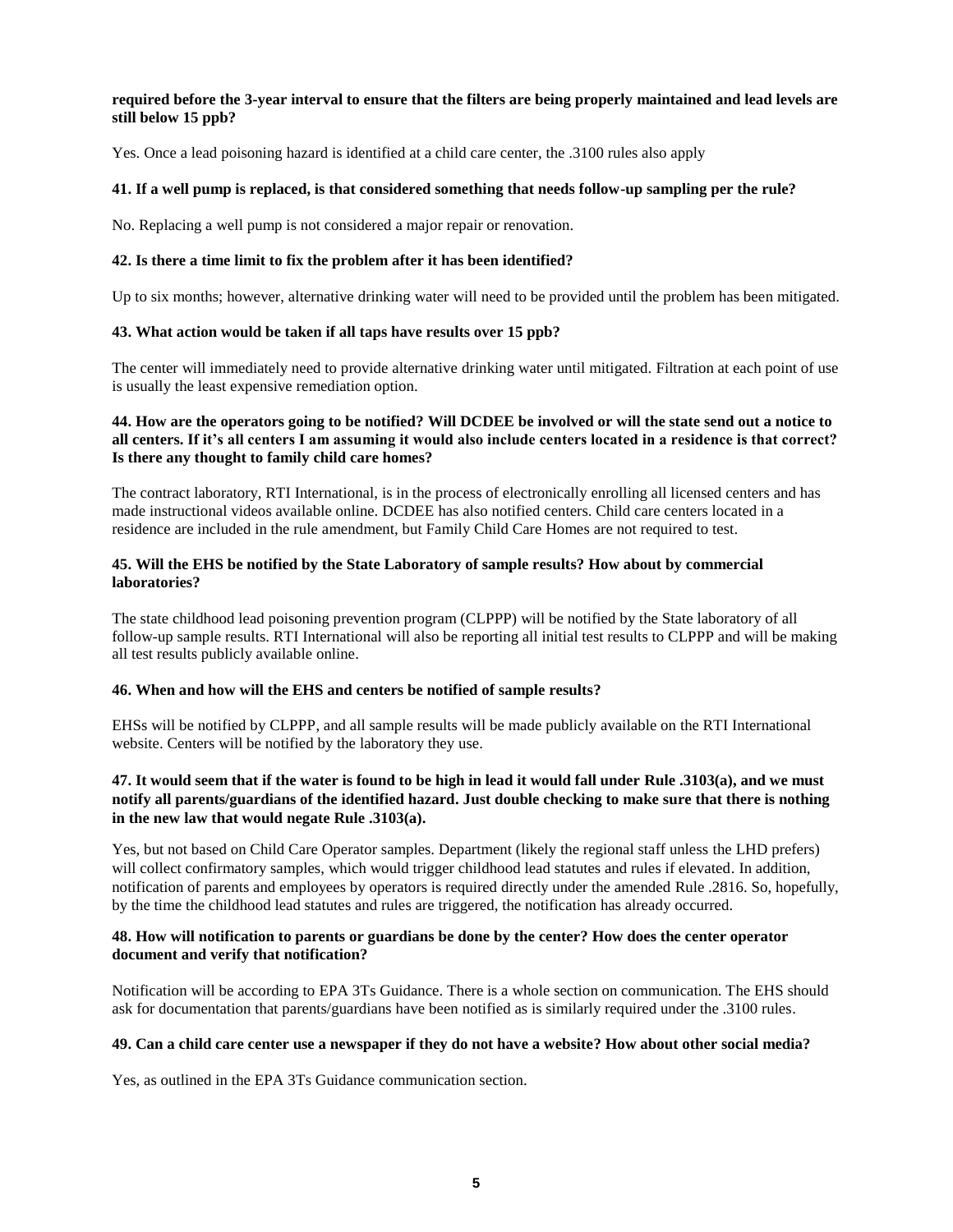#### **50. If a child care center has a website but runs a public notice in the local paper, how long would they need to run it?**

Just once; however, if RTI International is used for analysis, all test results will be made publicly available online.

## **51. If a lead hazard in water is confirmed by Department follow-up testing, will counties be required to send a "notice of lead poisoning hazards" and a "submission of names" to the facility as required in the lead rules? And if so, is a certified letter required or will a signed list at the child care center verifying receipt by the parent or guardian be adequate?**

Yes, per Rule .3103, counties will need to send a notice of lead poisoning hazards. Documentation by certified mail return receipt or a signed list is adequate. In addition, notification of parents and employees by operators is required directly under the amended Rule .2816. So, hopefully, by the time the childhood lead statutes and rules are triggered, the notification has already occurred.

### **52. If while conducting a routine inspection at a child care center, water sampling documentation is provided indicating >15 ppb lead, does the center immediately go into provisional status or do we wait until confirmatory sampling is conducted and results come back?**

Wait for the confirmatory sample results.

**53. Let's say we get notified (before a sanitation inspection is completed that the child care center has >15 ppb lead in drinking water. Do we go out and conduct the sanitation inspection ASAP or conduct confirmatory sampling first and wait for results to come back and then conduct the inspection?**

Conduct confirmatory sampling first.

### **54. Do you have a copy of information/email that was sent out to child care centers once this amendment was approved/passed?**

It went out on the EHL list serve and is available.

#### **55. Do you have a copy of the new child care center inspection form (with the date slot for water testing)?**

Yes, the changes have been made on the new forms and is available on our website. [https://ehs.ncpublichealth.com/hhccehb/cehu/ccs/docs/EHS-1617-ChildcareInspectionForm9-2019.pdf.](https://ehs.ncpublichealth.com/hhccehb/cehu/ccs/docs/EHS-1617-ChildcareInspectionForm9-2019.pdf) 

## **56. Will CDP be contacted for the inspection sheet revision?**

Yes, this has been completed.

#### **57. Is there any way to contact the child care center if they do not respond to sampling and who will do that?**

The contract laboratory, RTI International, is responsible for reporting all sample results to CLPPP and will make all sample results available online. Encourage operators to respond when they receive enrollment information and instructions from RTI International. If they do not want to wait, they need to make sure the laboratory they use is following EPA 3Ts Guidance (including the smaller 250 ml sample bottles).

#### **58. What, if any, cost will there be to the local health department?**

There should be no additional cost to local health departments unless you choose to conduct follow-up testing and then the only cost would be employee time and travel. Of course, if elevated water lead levels are confirmed there will be additional time involved related to remediation enforcement.

#### **59. With regards to retesting, will there be any grant funds available three years from now?**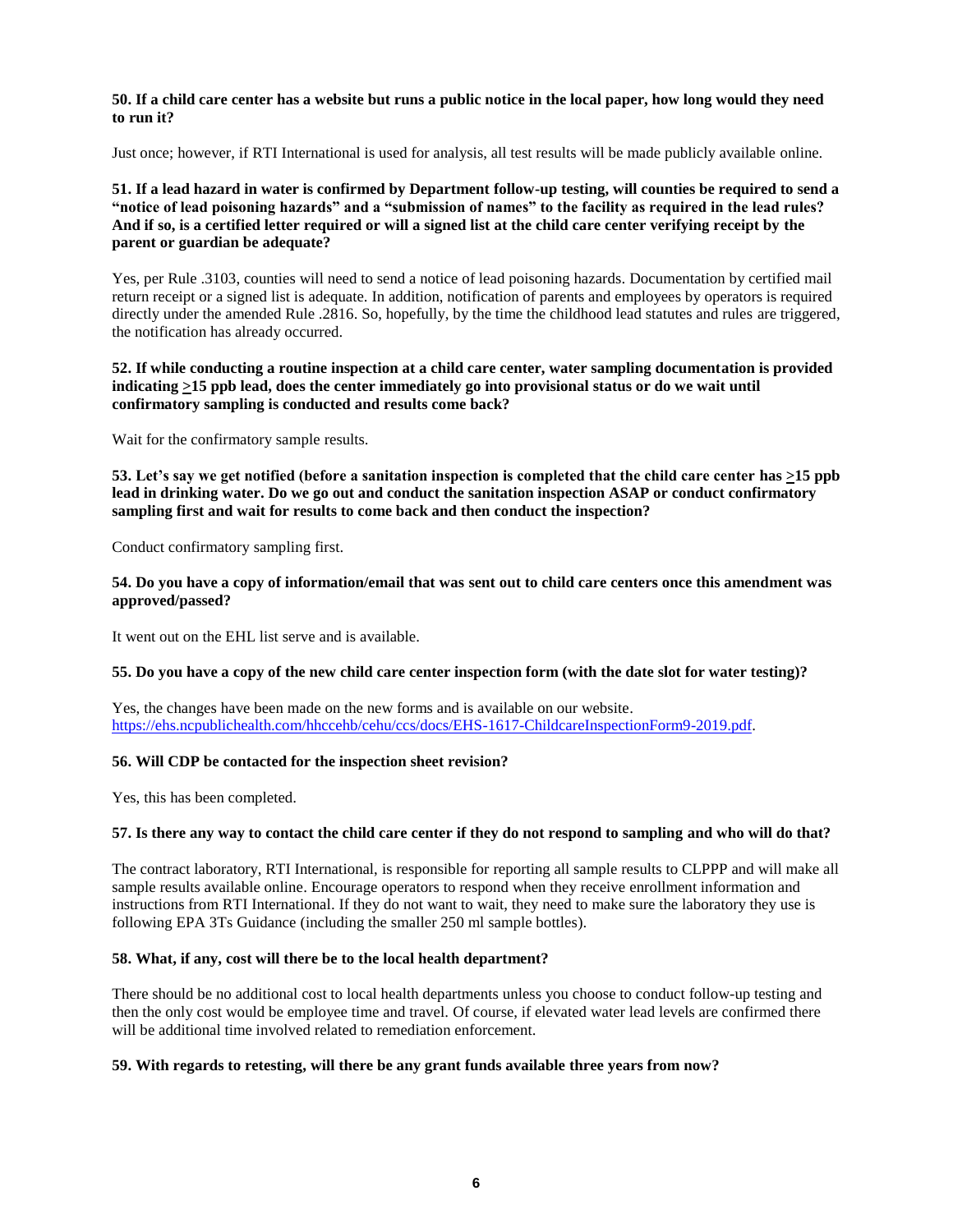We're anticipating funding for testing at least through September 2023. In addition, testing may get rolled into sampling compliance for the EPA Lead and Copper Rule if proposed federal rule amendments are adopted. The burden for testing under the proposed federal rule amendments is on the local water utility serving the child care center. Centers using wells are already subject to periodic testing under the Lead and Copper Rule.

## **60. During a lead investigation will the EPA 3Ts method be used for water sampling or will we continue to use the 1-liter bottles we are currently using?**

We will continue to use the current testing method including 1-liter bottles during lead investigations. The decision of whether or not to switch to the EPA 3Ts Guidance for other lead investigations will be made at a later time and will likely mirror the federal Lead and Copper Rule requirements.

### **61. If there is a new child care owner, are they required to have a sanitation inspection? Change of ownership?**

Yes, if a new license is issued.

## **62. If a center is disapproved, what does DCDEE do?**

Administrative action is initiated and may result in license revocation.

## **63. If a center receives a provisional sanitation score, are they supposed to be closed?**

No.

## **64. If the center is under provisional status due to construction, what is an acceptable period if given more than 7 days?**

Up to six months.

## **65. If the center is disapproved and the center receives an action letter from DCDEE, what is the timeline?**

The timeline is determined by DCDEE.

## **66. Can a child care center get a temporary license without building and fire inspections?**

That is a question for DCDEE.

## **67. Does a child care center have to correct lead issues in order to get a temporary license?**

The operator should contact the DCDEE licensing consultant.

# **Updated with information for Childcare Centers from RTI**

If they enrolled already:

Thank you for your enrollment in the program. We had to wait for federal approval to begin shipping out test kits, so we are still processing test kits. We understand that your October 1 deadline is quickly approaching. As long as you have complete your enrollment in the program, you are following the rule process. When we ship your sample kit, you will receive an email letting you know it is on its way and the UPS tracking information for the package.

If they haven't enrolled: